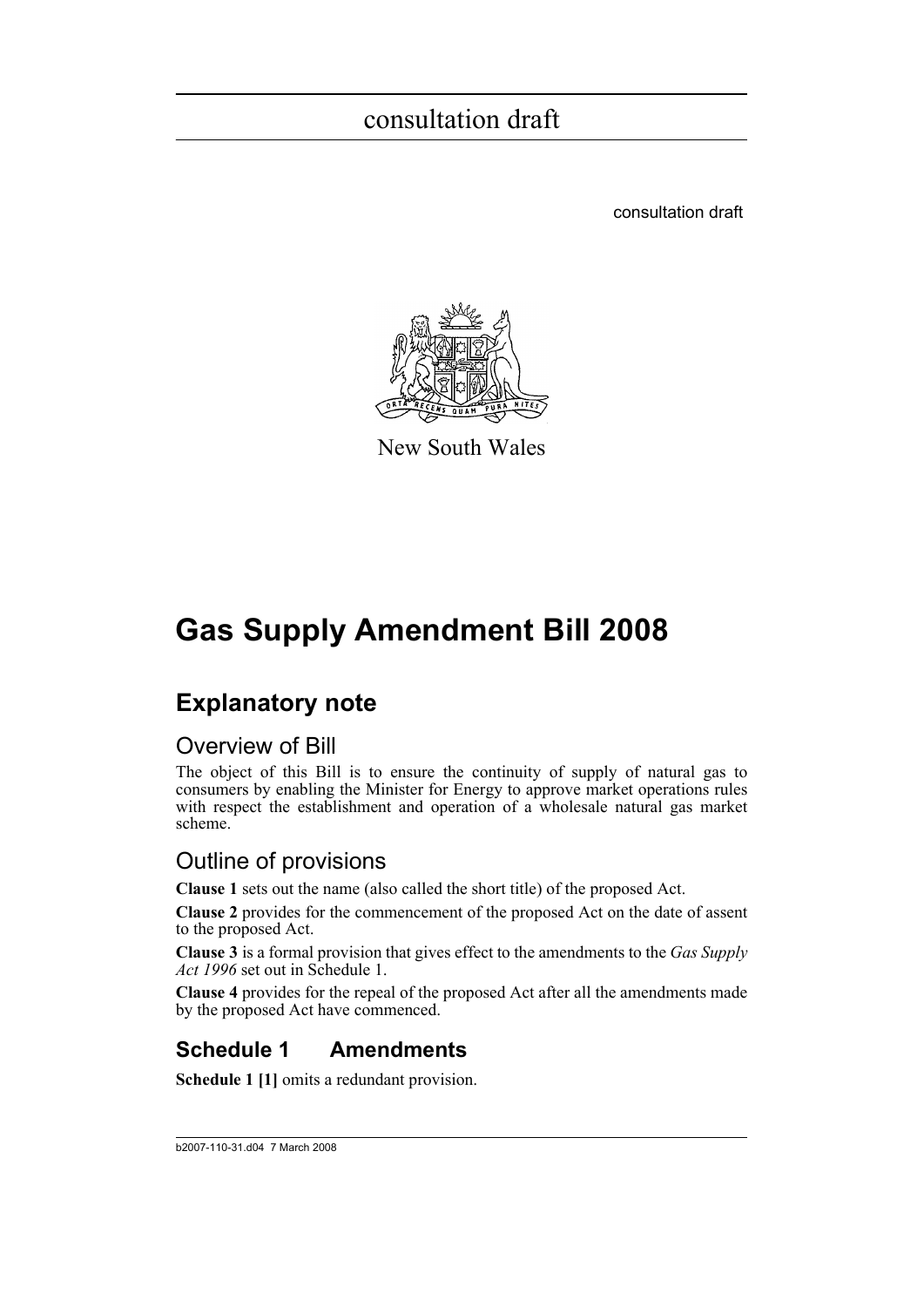Gas Supply Amendment Bill 2008

Explanatory note

**Schedule 1 [2]** provides that it is an object of the *Gas Supply Act 1996* (the *Principal Act*) to facilitate the continuity of supply of natural gas to consumers.

**Schedule 1 [4]** inserts proposed section 33K (1) (d1) into the Principal Act to enable the Minister for Energy (the *Minister*) to approve rules under section 33K with respect to the establishment and operation of a wholesale natural gas market scheme to ensure the continuity of supply of natural gas to consumers. The rules will apply to the owners and operators of natural gas transmission pipelines, shippers of natural gas and authorised reticulators and suppliers (the *scheme participants*). **Schedule 1 [5]** provides that any such rule may make provision for or with respect to interruptions in the supply of natural gas and the functions of the scheme regulator (being the person identified as such in the rules) with respect to ensuring compliance with the rules, which may include the power to make orders against scheme participants and the power to impose civil penalties of up to \$50,000 on scheme participants. The rules may also make provision for or with respect to the costs payable by a scheme participant if the scheme regulator makes an order against the scheme participant or imposes a civil penalty on the scheme participant and the recovery of any costs or civil penalty. **Schedule 1 [8]** sets out definitions of natural gas transmission pipeline and shipper of natural gas. **Schedule 1 [3]** makes a consequential amendment.

**Schedule 1 [6]** amends section 33K (5) (c) to provide that the Minister is not required to make available a copy of a rule with respect to the establishment and operation of a wholesale natural gas market scheme to each supplier or reticulator as is the case with other rules approved under section 33K.

**Schedule 1 [7]** inserts proposed clause 33K (5) (d) that requires the Minister to make available on the internet site of the Department of Water and Energy, a copy of any rule approved by the Minister under section 33K. **Schedule 1 [13]** clarifies that proposed section  $33K(5)(d)$  does not apply to a rule approved by the Minister before the commencement of that proposed paragraph.

**Schedule 1 [9]** clarifies that a person may be convicted of an offence under section 33L of the Principal Act of contravening market operation rules even though that person may have been required to pay a civil penalty under market operation rules in respect of the same act or omission.

**Schedule 1 [10]** inserts proposed section 33LA into the Principal Act which provides that the scheme operator under rules approved in respect of a matter under proposed section  $33K(1)(d1)$  or an officer or employee of the scheme operator does not incur any civil monetary liability for an act or omission in the exercise of a function under the rules unless the act or omission is done or made in bad faith or through negligence. The civil monetary liability for an act or omission done or made through negligence is not to exceed the prescribed maximum amount. The scheme operator may enter into an agreement with a person varying or excluding the operation of a provision of the proposed section. The proposed section does not apply to any liability of an officer or employee of the scheme operator to the scheme operator or to any liability for death or bodily injury.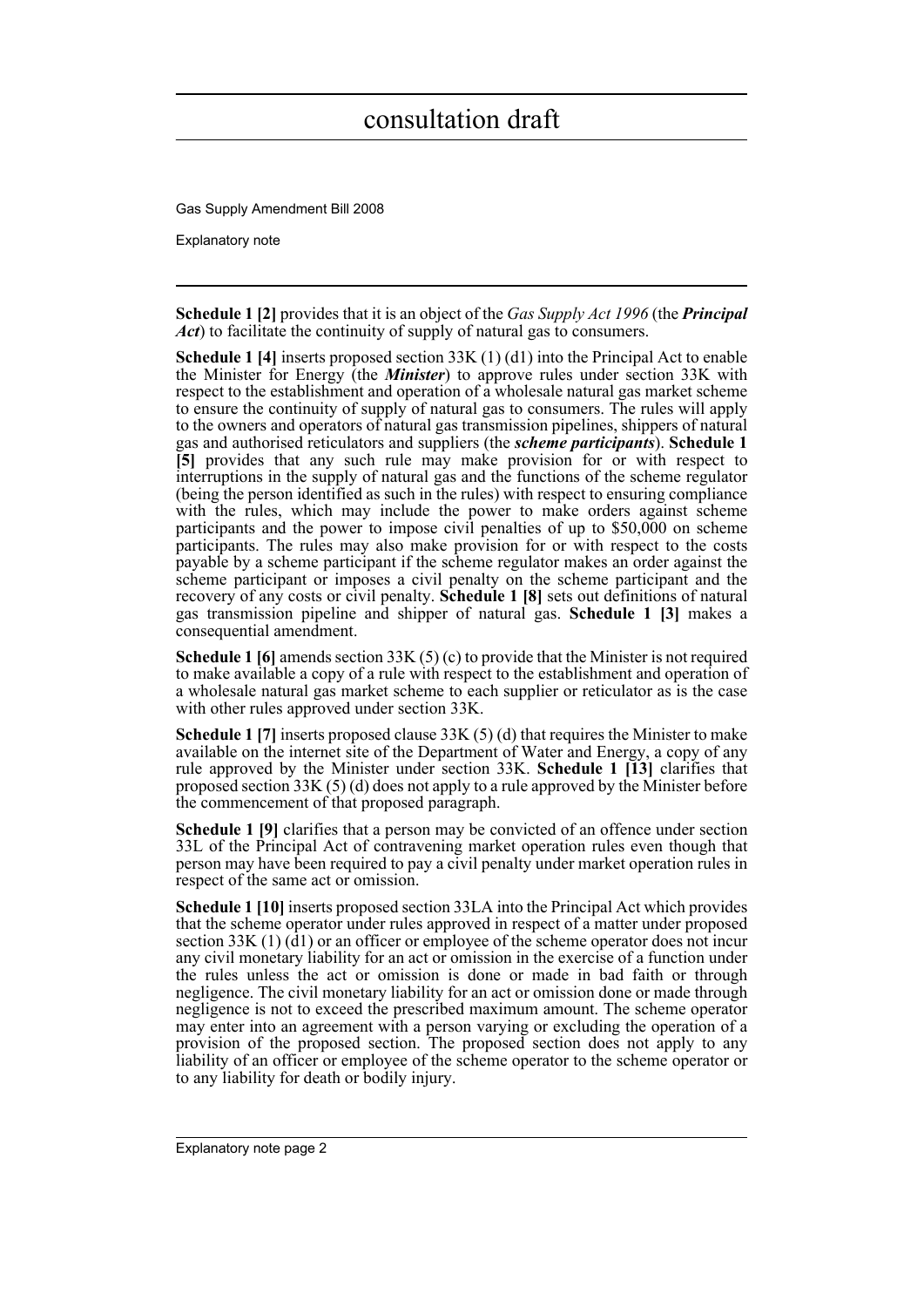Gas Supply Amendment Bill 2008

Explanatory note

**Schedule 1 [11] and [14]** update references to a renamed Act and Department.

**Schedule 1 [12]** amends Schedule 2 to the Principal Act to enable savings and transitional regulations to be made as a consequence of the enactment of the proposed Act.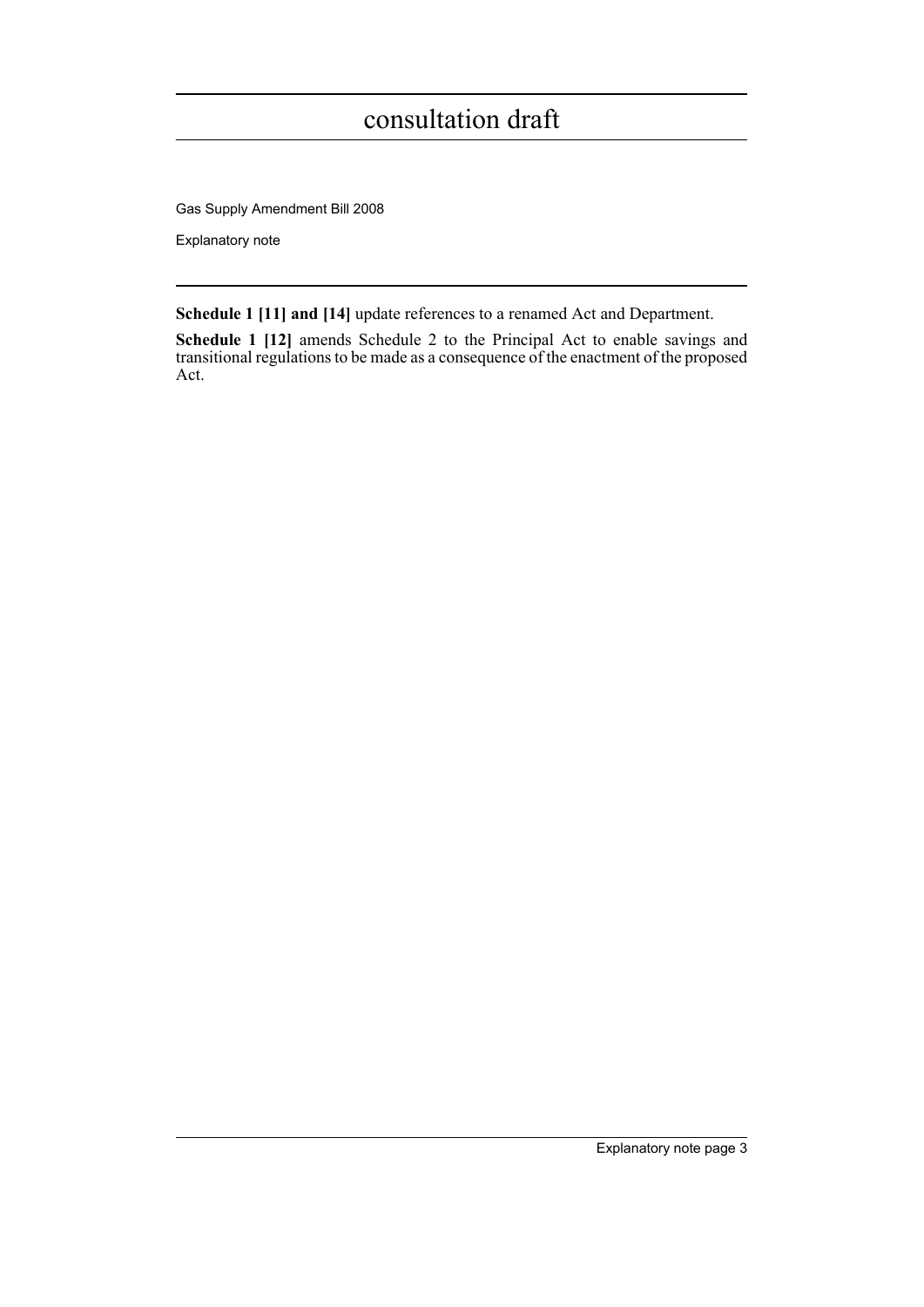Gas Supply Amendment Bill 2008

Explanatory note

Explanatory note page 4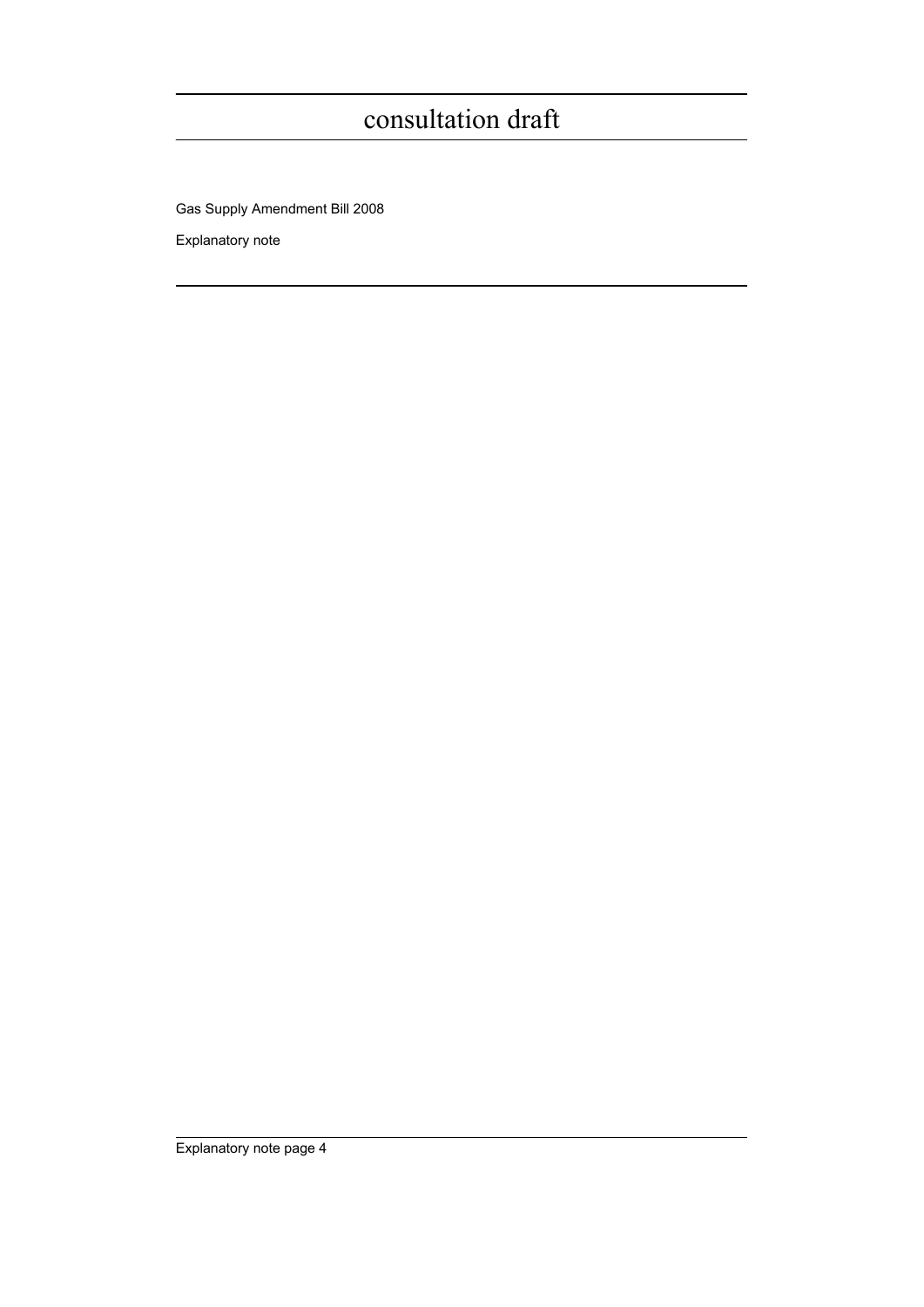

New South Wales

# **Gas Supply Amendment Bill 2008**

# **Contents**

|                                        | Page |
|----------------------------------------|------|
| Name of Act                            |      |
| Commencement                           |      |
| Amendment of Gas Supply Act 1996 No 38 |      |
| Repeal of Act                          | າ    |
| Schedule 1 Amendments                  |      |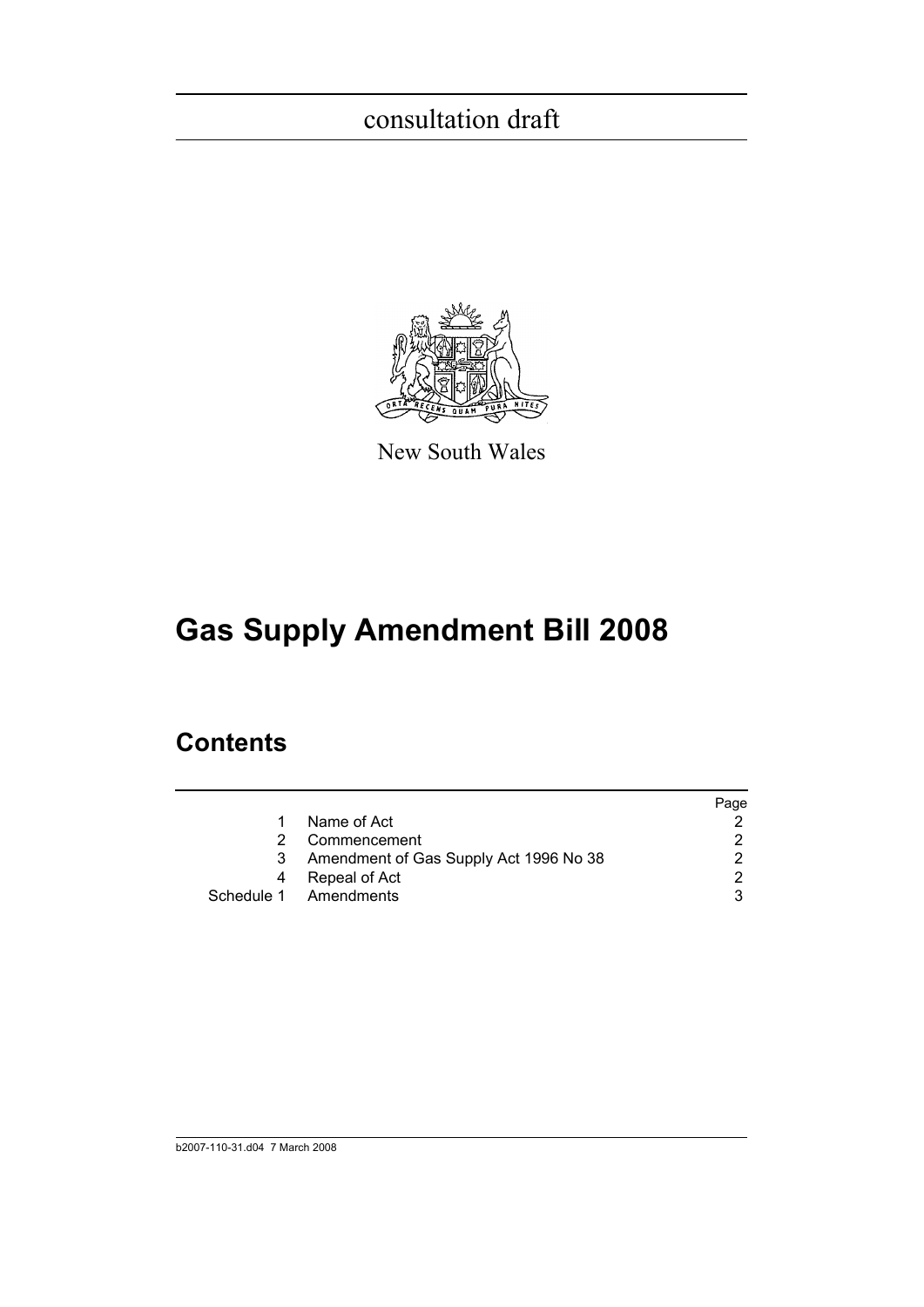Gas Supply Amendment Bill 2008

Contents

Page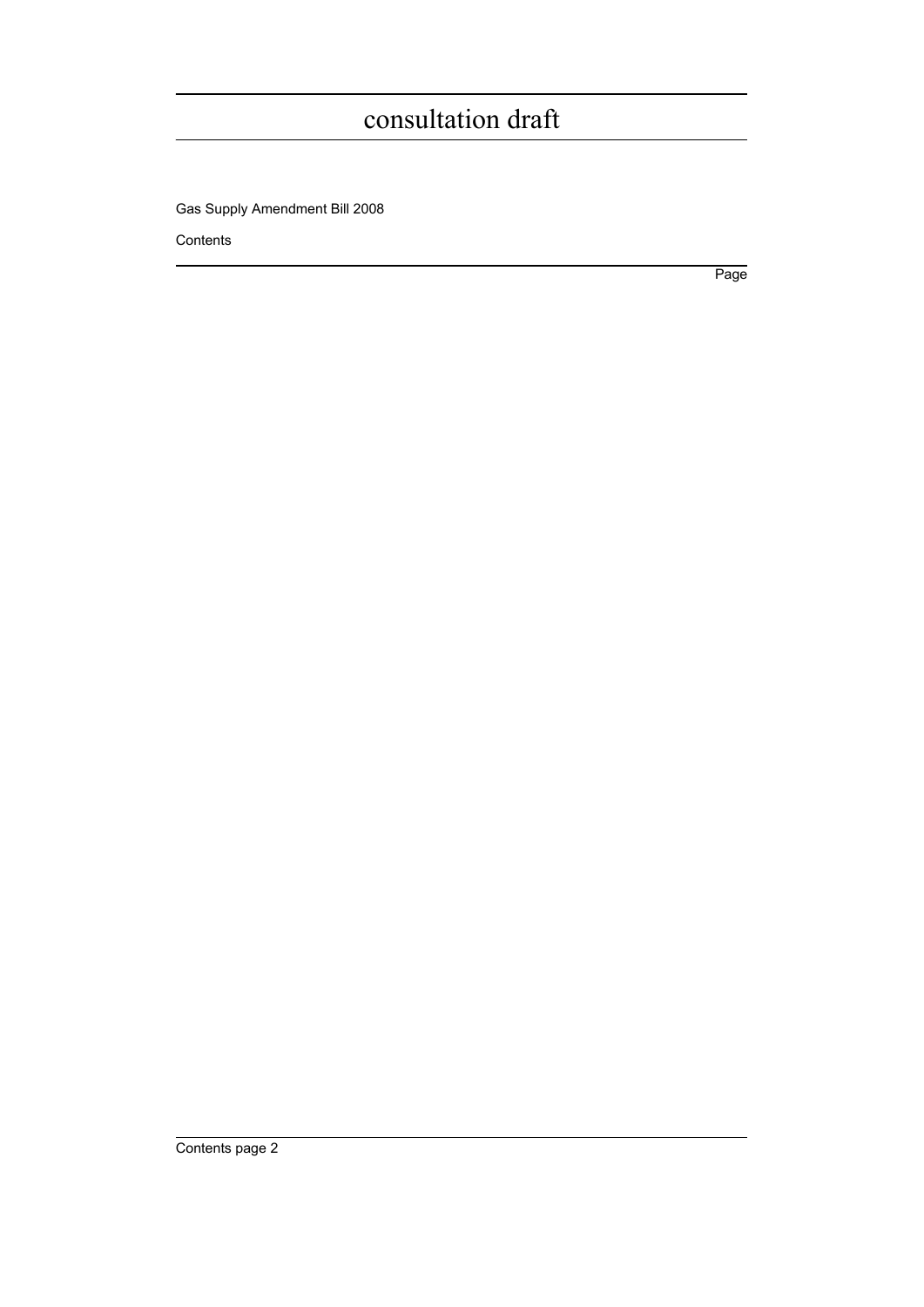

New South Wales

# **Gas Supply Amendment Bill 2008**

No , 2008

## **A Bill for**

An Act to amend the *Gas Supply Act 1996* with respect to ensuring the continuity of supply of natural gas to consumers; and for other purposes.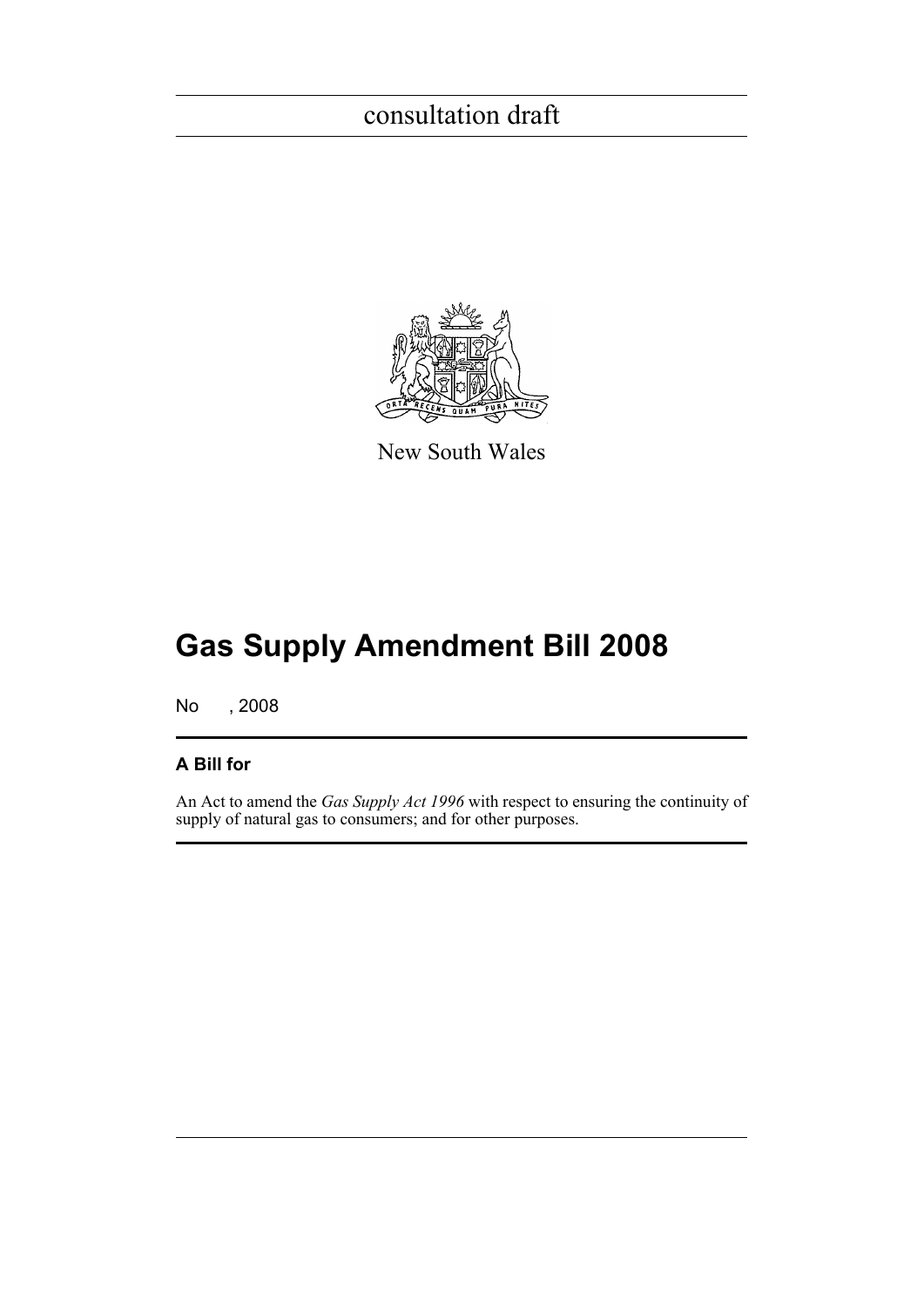Clause 1 Gas Supply Amendment Bill 2008

## <span id="page-7-0"></span>**The Legislature of New South Wales enacts:**

## **1 Name of Act**

This Act is the *Gas Supply Amendment Act 2008*.

## <span id="page-7-1"></span>**2 Commencement**

This Act commences on the date of assent to this Act.

## <span id="page-7-2"></span>**3 Amendment of Gas Supply Act 1996 No 38**

The *Gas Supply Act 1996* is amended as set out in Schedule 1.

## <span id="page-7-3"></span>**4 Repeal of Act**

- (1) This Act is repealed on the day following the day on which this Act commences.
- (2) The repeal of this Act does not, because of the operation of section 30 of the *Interpretation Act 1987*, affect any amendment made by this Act.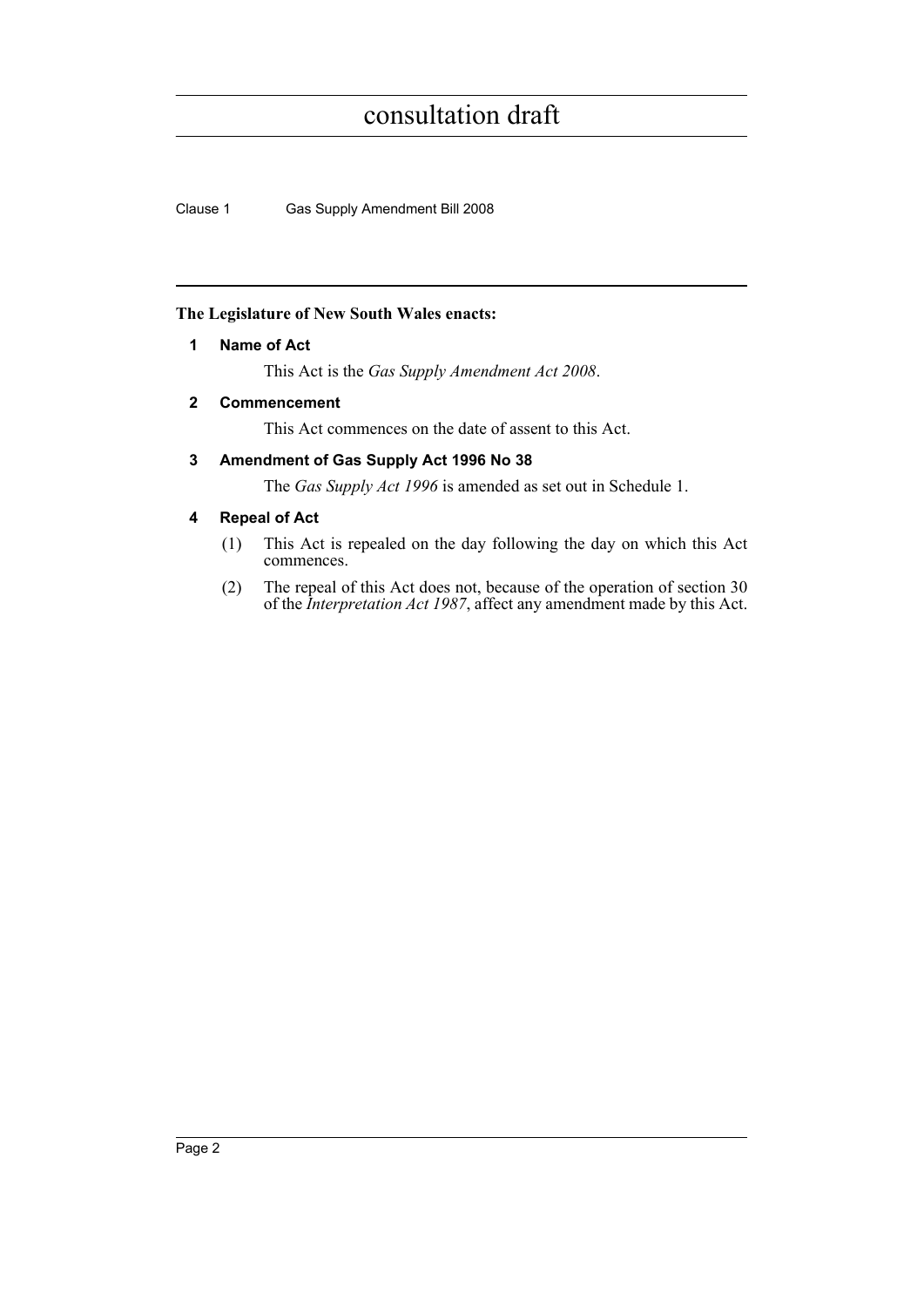Gas Supply Amendment Bill 2008

Amendments **Amendments** Schedule 1

## <span id="page-8-0"></span>**Schedule 1 Amendments**

(Section 3)

## **[1] Section 2 Commencement**

Omit section 2 (2).

## **[2] Section 3 Objects**

Insert after section 3 (1) (b):

(b1) to facilitate the continuity of supply of natural gas to consumers,

### **[3] Part 2A**

Insert "**wholesale and**" after "**gas**" in the heading to the Part.

#### **[4] Section 33K Market operations rules**

Insert after section 33K (1) (d):

(d1) the establishment and operation of a wholesale natural gas market scheme, to ensure the continuity of supply of natural gas to consumers, that will apply to the owners and operators of natural gas transmission pipelines, shippers of natural gas and authorised reticulators and suppliers,

### **[5] Section 33K (2A)**

Insert after section 33K (2):

- (2A) Rules referred to in subsection (1) (d1) may make provision for or with respect to the following:
	- (a) interruptions in the supply of natural gas in circumstances specified in the rules,
	- (b) the functions of the scheme regulator (being the person identified as such in the rules) with respect to ensuring compliance with the rules, including:
		- (i) the power to make orders against the owners and operators of natural gas transmission pipelines, shippers of natural gas and authorised reticulators and suppliers (the *scheme participants*), and
		- (ii) the power to impose civil penalties of up to \$50,000 on scheme participants for failure to comply with the rules or any order of the scheme regulator,
	- (c) the costs payable by a scheme participant if the scheme regulator makes an order against the scheme participant or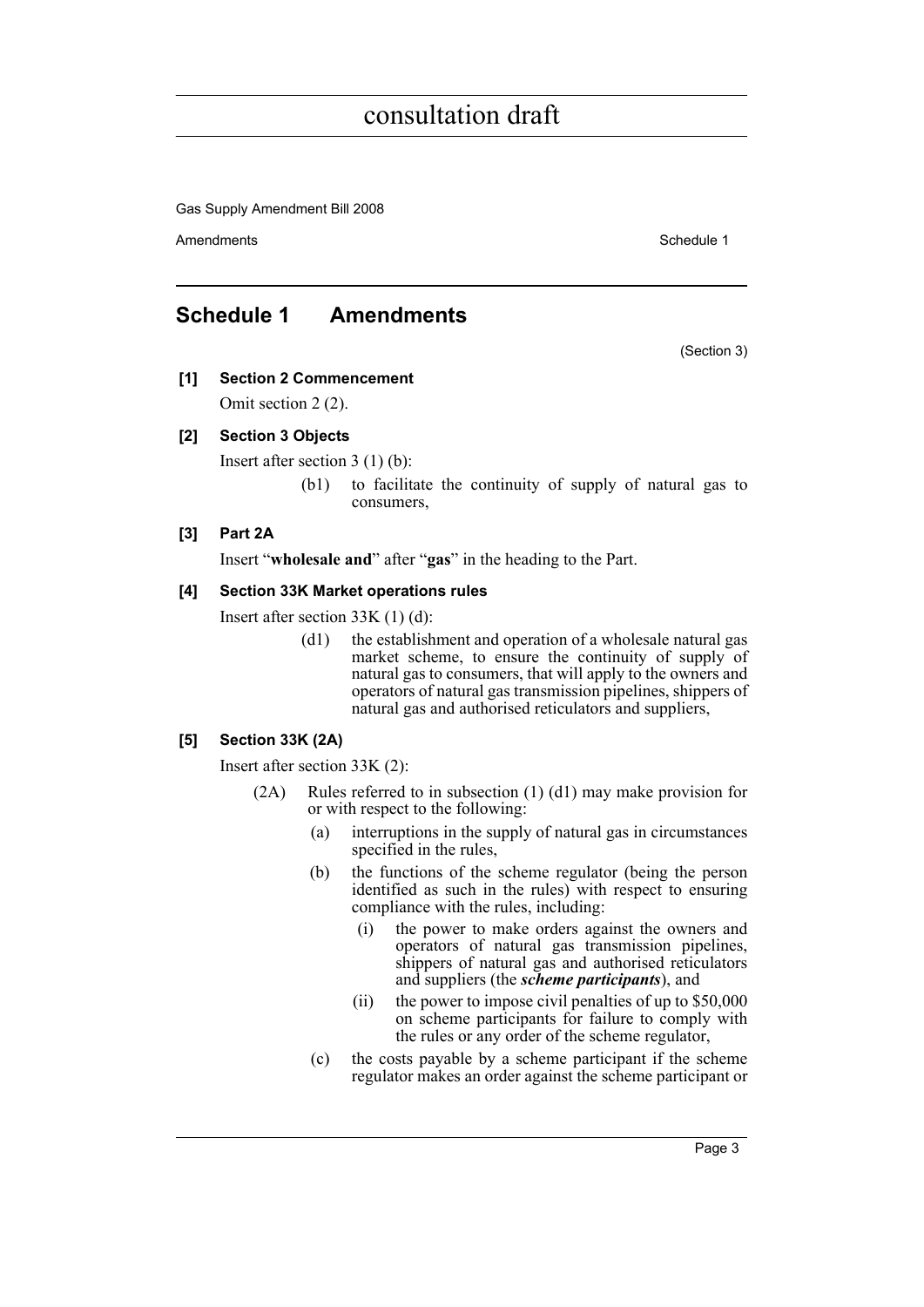Gas Supply Amendment Bill 2008

Schedule 1 Amendments

imposes a civil penalty on the scheme participant, and the recovery of any costs or civil penalty.

#### **[6] Section 33K (5) (c)**

Omit "reticulator"

Insert instead "reticulator, unless the rule is approved in respect of a matter referred to in subsection  $(1)$   $(d1)$ , and".

#### **[7] Section 33K (5) (d)**

Insert after section 33K (5) (c):

(d) the Minister must make available a copy of the rule on the internet site of the Department.

#### **[8] Section 33K (8)**

Insert after section 33K (7):

(8) In this section:

*natural gas transmission pipeline* means the gas pipes and associated equipment that are used to convey and control the conveyance of natural gas to distribution pipelines and to the premises of customers, but does not include:

- (a) any distribution pipeline (other than a pipeline that the regulations declare to be, or to form part of, a natural gas transmission pipeline), or
- (b) any gas installation, or
- (c) any gas pipe or associated equipment that is wholly situated on land owned by the person who owns or controls the gas pipe or equipment, or
- (d) any gas pipe or associated equipment that the regulations declare not to be, or not to form part of, a natural gas transmission pipeline.

*shipper of natural gas* means a person that purchases services with respect to the transmission of natural gas by way of a natural gas transmission pipeline from the owner or operator of the pipeline, whether or not the gas is transported for the person's own use.

#### **[9] Section 33L Obligations under rules**

Insert after section 33L (4):

(5) A person may be convicted of an offence under this section even though that person may have been required to pay a civil penalty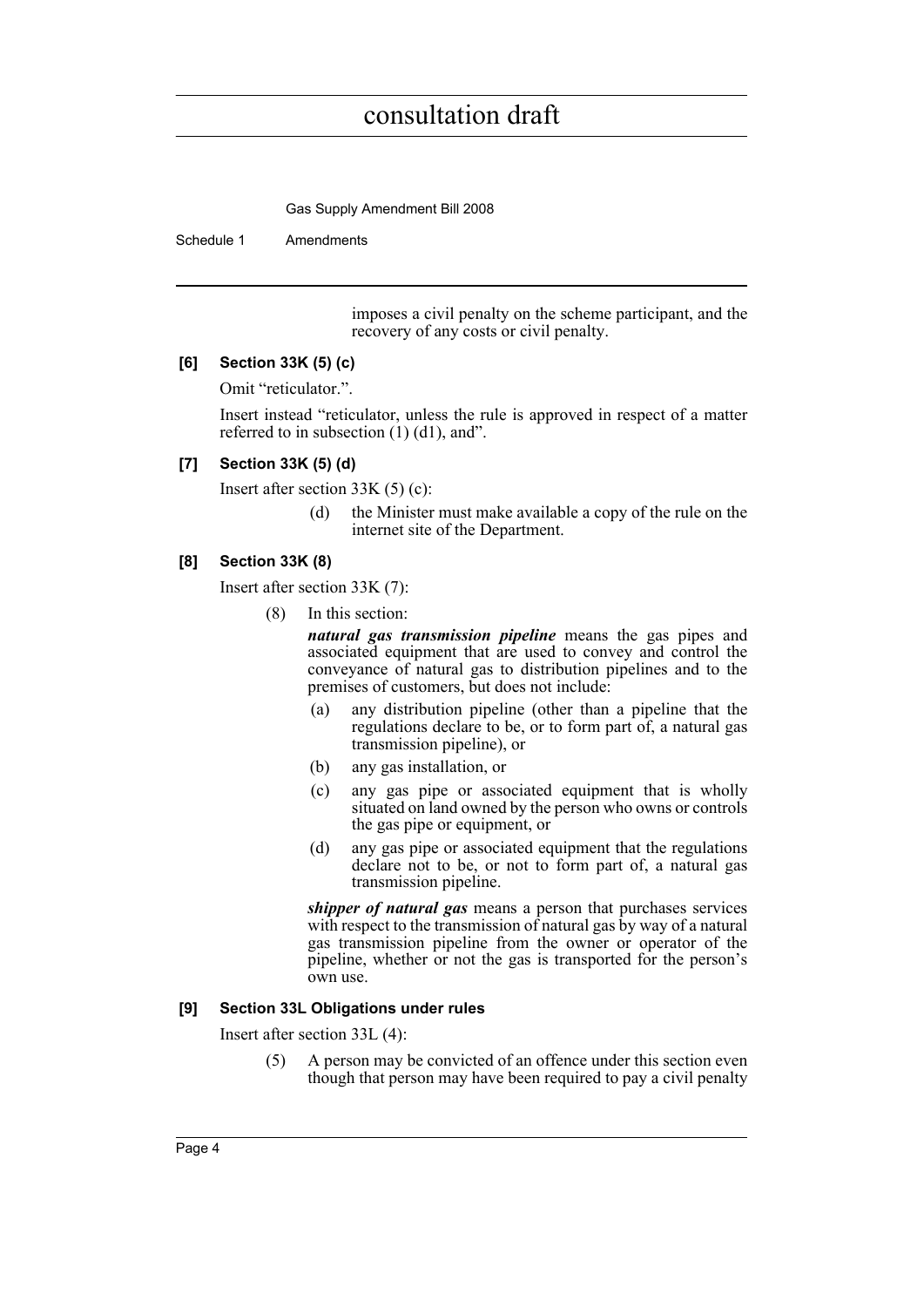Gas Supply Amendment Bill 2008

Amendments **Amendments** Schedule 1

under market operation rules in respect of the same act or omission.

#### **[10] Section 33LA**

Insert after section 33L:

#### **33LA Civil liability of scheme operator under section 33K (1) (d1) rules**

- (1) The scheme operator or an officer or employee of the scheme operator does not incur any civil monetary liability for an act or omission in the exercise, or purported exercise, of a function of the scheme operator under the rules unless the act or omission is done or made in bad faith or through negligence.
- (2) The civil monetary liability for an act or omission of a kind referred to in subsection  $(1)$  done or made through negligence may not exceed the prescribed maximum amount.
- (3) For the purposes of subsection (2), the regulations may:
	- (a) prescribe a maximum amount that is limited in its application to persons, events, circumstances, losses or periods specified in the regulations, and
	- (b) prescribe maximum amounts that vary in their application according to the persons to whom or the events, circumstances, losses or periods to which they are expressed to apply, and
	- (c) prescribe the manner in which a maximum amount is to be divided amongst claimants.
- (4) The scheme operator may enter into an agreement with a person varying or excluding the operation of a provision of this section (other than subclause  $(5)(b)$ ) and, to the extent of that agreement, that provision does not apply.
- (5) This section does not apply to:
	- (a) any liability of an officer or employee of the scheme operator to the scheme operator, or
	- (b) any liability for death or bodily injury.
- (6) In this section:

*civil monetary liability* means liability to pay damages or compensation or any other amount ordered in a civil proceeding, but does not include liability to pay a civil penalty under the rules or the costs of proceedings.

*rules* means the rules referred to in section 33K (1) (d1).